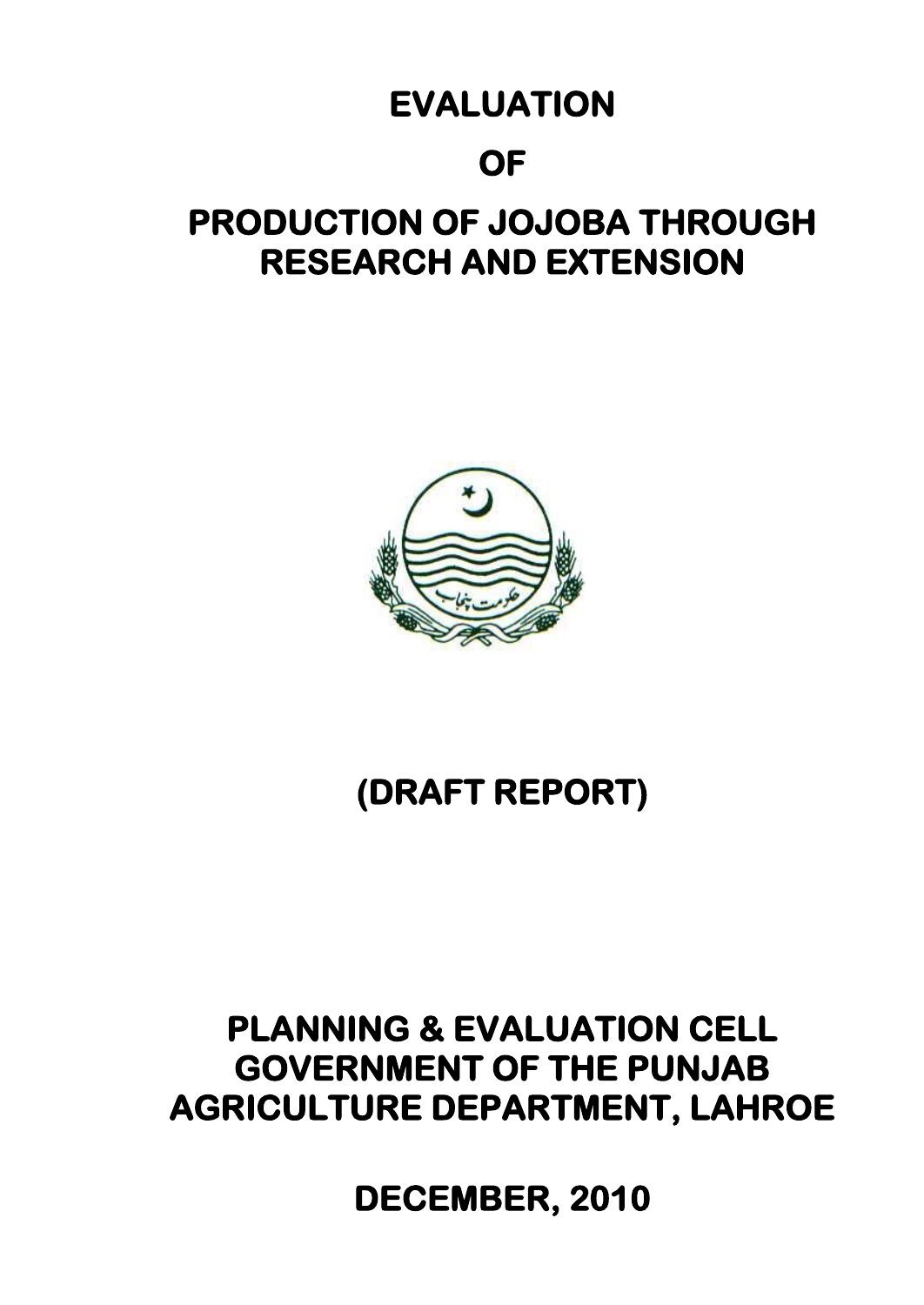#### **INTRODUCTION**

A project for production of Jojoba was implemented/ executed by Director, Oilseed Research Institute, Faisalabad at Jojoba Research Station, Bahawalpur during 1987-92. After offer its development phase, the project was transferred to non-development side so that the research activities, may be continued. To supplement the non-development activities another project titled "**Production of Jojoba through Research and Extension**" 2006-07 to 2010-11 was initiated to enhance the capacity of the research station in term of man power and material to develop the improved production technology with main emphasis of crop. A new sub-station at Piplan was proposed with the main objective of horizontal expansion of this crop through expanding research and extension activities.

Jojoba (Simmondsia chinensis Link Schnider) is a perennial woody shrub or a small multistemmed tree, having height from 0.5 to 6.00 m. Normal plant range is 2-3.5 m. It starts giving production after 3-4 year of its plantation and is in full swing at the age of 9-10 years. The life of this shrub is over 100 years. The tap root of mature plants can be 15-25 m below soil surface, with substantial parallel lateral and secondary roots. Thus this plant has the ability to draw moisture from a considerable depth. This combined with sclerophyllous leaves (rather hard, stiff and remain on the plant year round) enables the plant to grow in arid regions. Plants are normally dioeciously producing male and female flower on separate plants. There is presently no practical method to determining the sex of plants prior to onset of blooms

First flowering identify the sexuality of male and female normally after 3-4 years. However, it is possible for an early detection of male and female plants by using micro propagation through tissue culture technique. The Jojoba farm design is as follows.

| Per acre number of plants required:                   | 750 plants.                    |
|-------------------------------------------------------|--------------------------------|
| Per acre ratio requirement of male $\&$ female plants | $650$ female + 100 male plants |
| Plant to plant distance                               | $4-5$ ft.                      |
| Row to row distance                                   | 12-13 ft.                      |

The history of its introduction starts from near about 1987, when the Secretary Agriculture Dr. Zafar Altaf visited Aizona USA and comes with Jojoba seed. Bahawalpur desert area was selected for pilot project and thus Jojoba Research Station was established at Regional Agri. Research Institute Bahawalpur.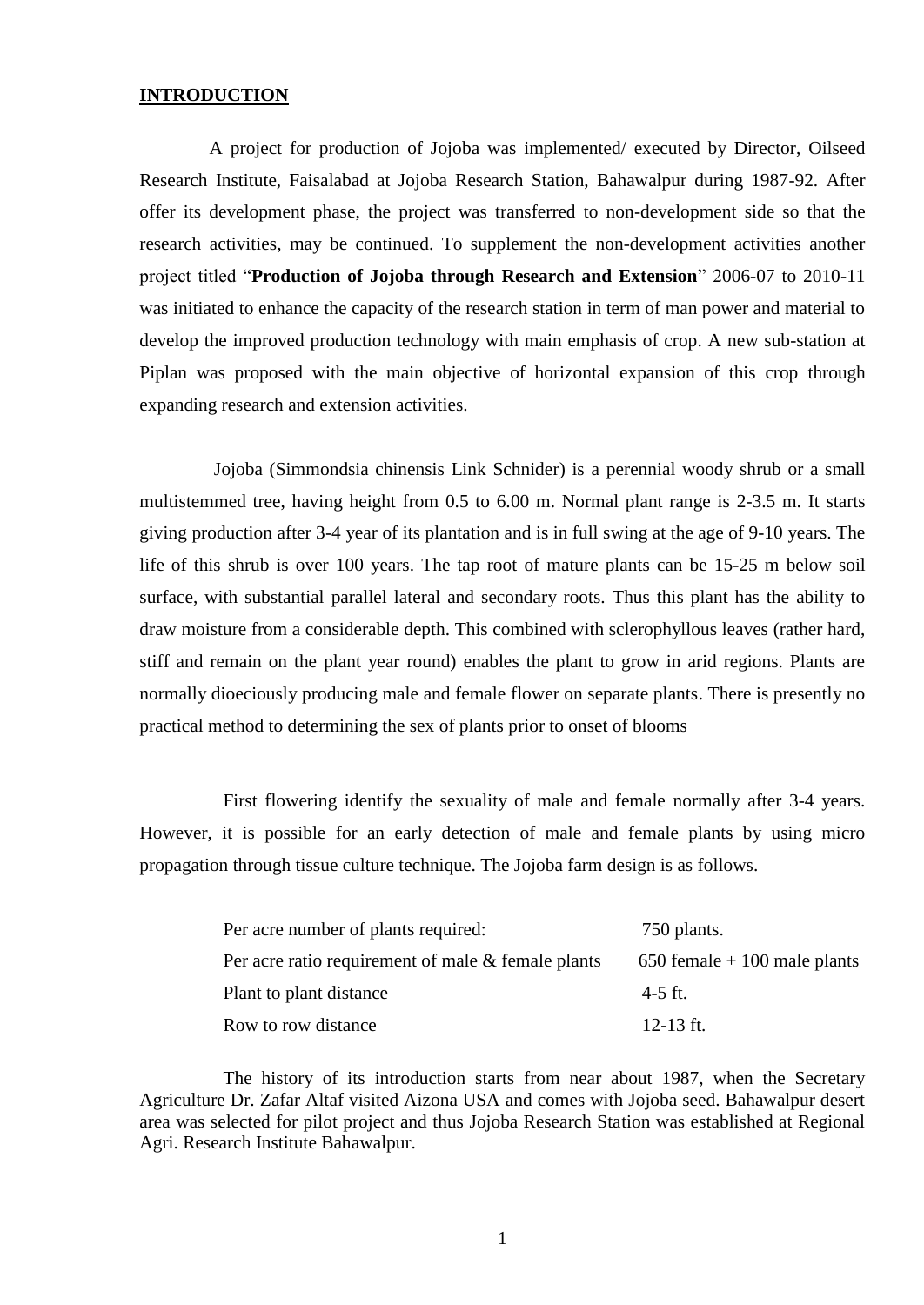The main objectives of this Project were as follows.

- i. Direct increase in per acre yield of the farmer by incorporation of high quality jojoba seed and modern/ improved production technology.
- ii. Increase in awareness and reduction in problems of jojoba growers by interaction of farmer, researcher and extension experts.
- iii. Explore new areas/ pockets and incorporation of jojoba crop in these areas.

#### **Scope of Jojoba in Bahawalpur**

Successful jojoba cultivating countries include Israel, Mexico, Argentina, Peru Paraguay and other Latin American countries. Each country produce 200- 800 tons of jojoba oil. Australia has also started planting jojoba plantation late in its arid areas under irrigation condition in 2002 and got production of 9-12 tons in 2003.

18 – 22 inches (457 – 558 mm) water is required for successful jojoba cultivation. Israel is the most successful jojoba growing country having 30 -380 mm rainfall with supplementary irrigation of 300 mm. Native land for jojoba cultivation is the Sonoran desert (which comprises of south western Arizona, Baja California and California). It has 120–460 mm rainfall scattered in whole the year. Temperature ranges from -7 to 50 C.

## **TABLE-1**

| <b>Country</b>   | Area (Ha) | <b>Production (tons) Jojoba seed</b> |      |      |
|------------------|-----------|--------------------------------------|------|------|
|                  |           | 2000                                 | 2001 | 2002 |
| <b>Agrantina</b> | 2700      | 950                                  | 1060 | 500  |
| <b>USA</b>       | 2200      | 1455                                 | 800  | 1000 |
| <b>Israel</b>    | 650       | 1000                                 | 1060 | 1100 |
| <b>Australia</b> | 480       | 07                                   | 10   | 40   |
| Peru             | 300       | 30                                   | 200  | 335  |
| <b>Mexico</b>    | 290       | 85                                   | 91   | 90   |
| Egypt            | 140       | 11                                   | 25   | 35   |
| Total:-          | 6760      | 3538                                 | 3226 | 3090 |

**Area & Production of MAJOR JOJOBA PRODUCING COUNTRIES** 

Source:

The above table indicates that there is decreasing trend in jojoba seed production from 3538 tons to 3090 tons in three years from 2000 to 2002.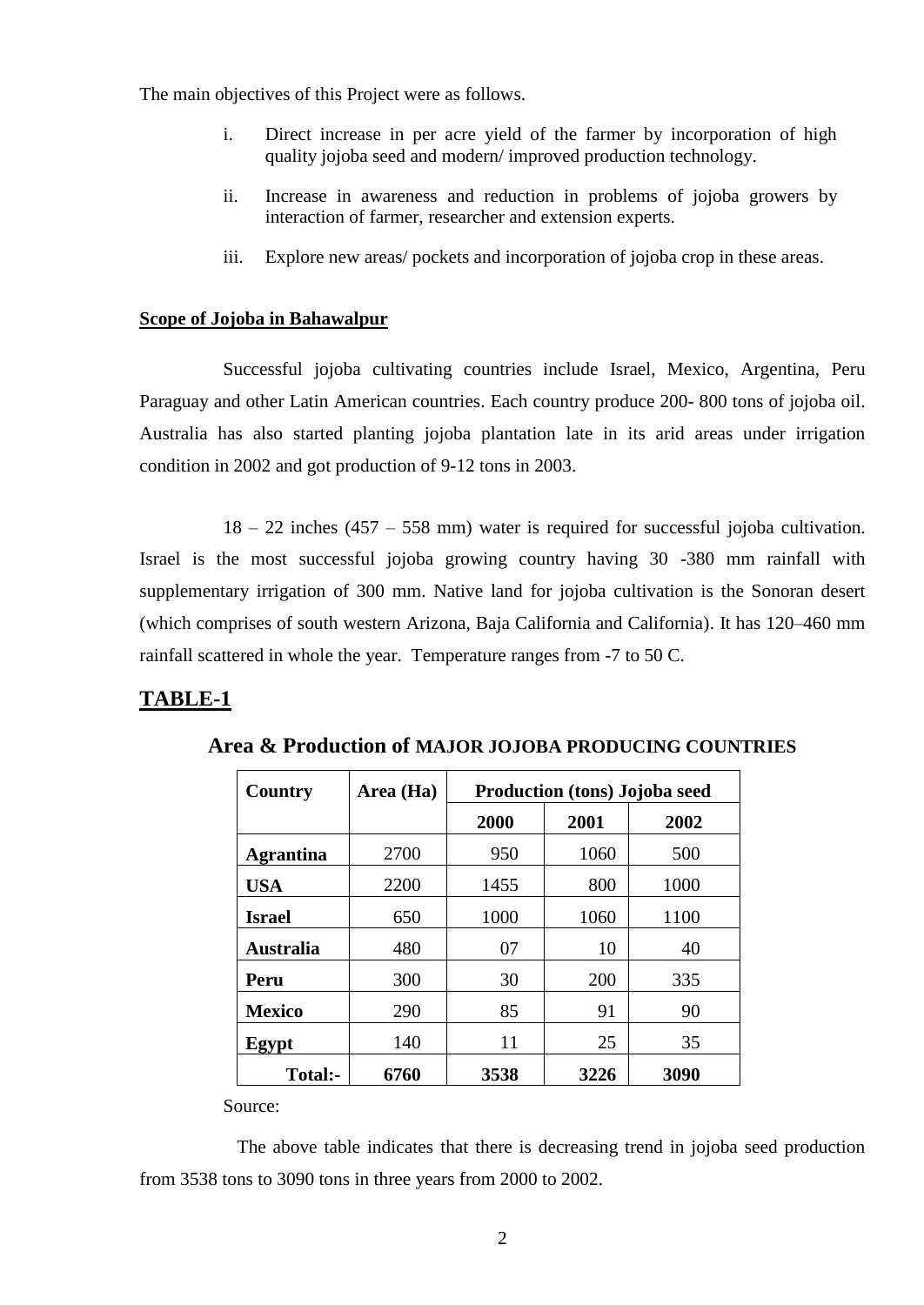#### **COMPARISON OF RAINFALL BETWEEN ARIZONA, REGION (USA) & BAHAWALPUR (FIVE YEAR AVERAGE 2005-06 TO 2009-10)**

| <b>Regions</b><br>Arizona<br>weather | <b>Total Average</b><br>precipitation in inches | <b>Total</b><br><b>Average</b><br>precipitation in mm |
|--------------------------------------|-------------------------------------------------|-------------------------------------------------------|
| Apache Junction                      | 13.4                                            | 335.0                                                 |
| Benson                               | 14.9                                            | 372.0                                                 |
| Globe                                | 19.8                                            | 495.0                                                 |
| Flagstaff                            | 22.9                                            | 572.5                                                 |
| Green Valley                         | 16.0                                            | 412.0                                                 |
| Litchfield                           | 8.2                                             | 205.0                                                 |
| Miami                                | 19.8                                            | 495.0                                                 |
| <b>Nogales</b>                       | 18.7                                            | 467.0                                                 |
| Payson                               | 22.3                                            | 557.5                                                 |
| Pinetop                              | 28.5                                            | 712.5                                                 |
| <b>Bahawalpur</b>                    |                                                 | 153.5                                                 |

#### **TABLE-3**

#### **RAIN (MM) ANNUM OF BAHAWALPUR 2006 – 2010)**

| Year    | <b>Total Rain fall (mm)</b> |
|---------|-----------------------------|
| 2006    | 194                         |
| 2007    | 275                         |
| 2008    | 170                         |
| 2009    | 130                         |
| 2010    | 206                         |
| Average |                             |

It is evident from table-2 that the rainfall of Arizona (USA) state is much higher than Bahawalpur. Thus it may be major constraints in the production of jojoba in Bahawalpur. Table 2 shows Jojoba shows that average rainfall/ annum received for the last five years 2005-06 to 2009-10 were 335, 372, 495, 572, 412, 205, 495, 467, 557 and 712 mm in different regions Apache, Benson, Globe Flagstaff, Green Valley, Litchfield, Miami Nogales, Payson and Pinetop respectively, whereas in Bahawalpur average rainfall/ annum is 153 mm. The rainfall of Bahawalpur region which ranges from 130 mm to 275 mm/ annum for the last five years as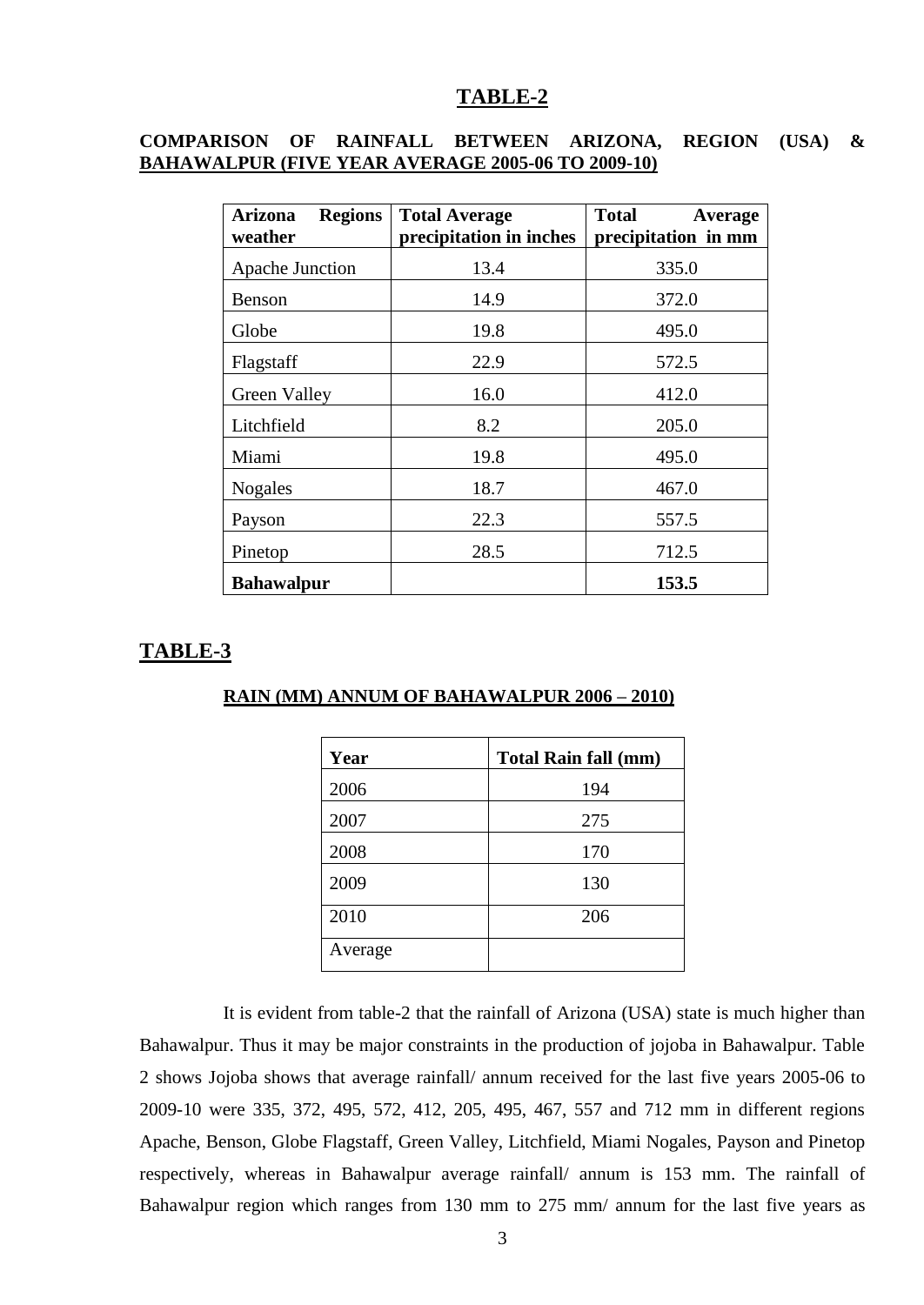shown in table-3 is not uniformly distributed through out the years and is much less than Arizona precipitation/ annum (ranges 205 – 712 mm).

Thus the dream of successful cultivation of jojoba in the arid lands is different to become true in Pakistan. Further more, under severe moisture stress condition, the jojoba flower remain un-open and don't dehise/ shed pollen for pollination and fertilization (Aliza Benzioni 1977- New crop Fact sheet Jojoba).

## **TABLE-4**

| <b>FACTORS</b>            | <b>NATIVE AREA</b> | <b>PAKISTAN</b> | <b>BAHWALPUR</b> |
|---------------------------|--------------------|-----------------|------------------|
| Latitude                  | $23-29$ N          | 24-37 N         | 29 N             |
| Longitude                 | 109-117 W          | $60-75 E$       | 71 E             |
| Temperature $(C^{\circ})$ | $(-)$ 5-54         | $5 - 50$        | $1 - 50$         |
| RAINFALL (mm)             | 200-460            | 15-170          | 55-134           |

## **COMPARISON OF TEMPERATURE TO THE NATIVE AREAS OF JOJOBA WITH BAHAWALPUR**

The above table depicts that temperature and latitude from the equator is region is almost the same as in both the cases which is favourable for growing of Jojoba crop but in different cases of longitude and rainfall.

Keeping in view the above scenario, earlier a project was approve in Eighties and through this project, efforts were made to consolidate the efforts for the discrimination of technology developed at the Jojoba Research Station established in 1984-85. The financial status of the project is given as under.

## **TABLE-5 FINANCIAL UTILIZATION OF FUNDS DURING THE YEAR 2006-07 TO 2010-11**

| Year    | <b>Allocation as per PC-I</b> | <b>Utilization</b> | $%$ age |
|---------|-------------------------------|--------------------|---------|
| 2006-07 | 2.273146                      | 1.960              | 86.23   |
| 2007-08 | 4.880850                      | 3.833              | 78.53   |
| 2008-09 | 3.174171                      | 2.221              | 69.97   |
| 2009-10 | 3.414521                      | 2.777              | 81.32   |
| 2010-11 | 3.464871                      | Under process      |         |
| Total:- | 17.207559                     | 10.791             | 73.73   |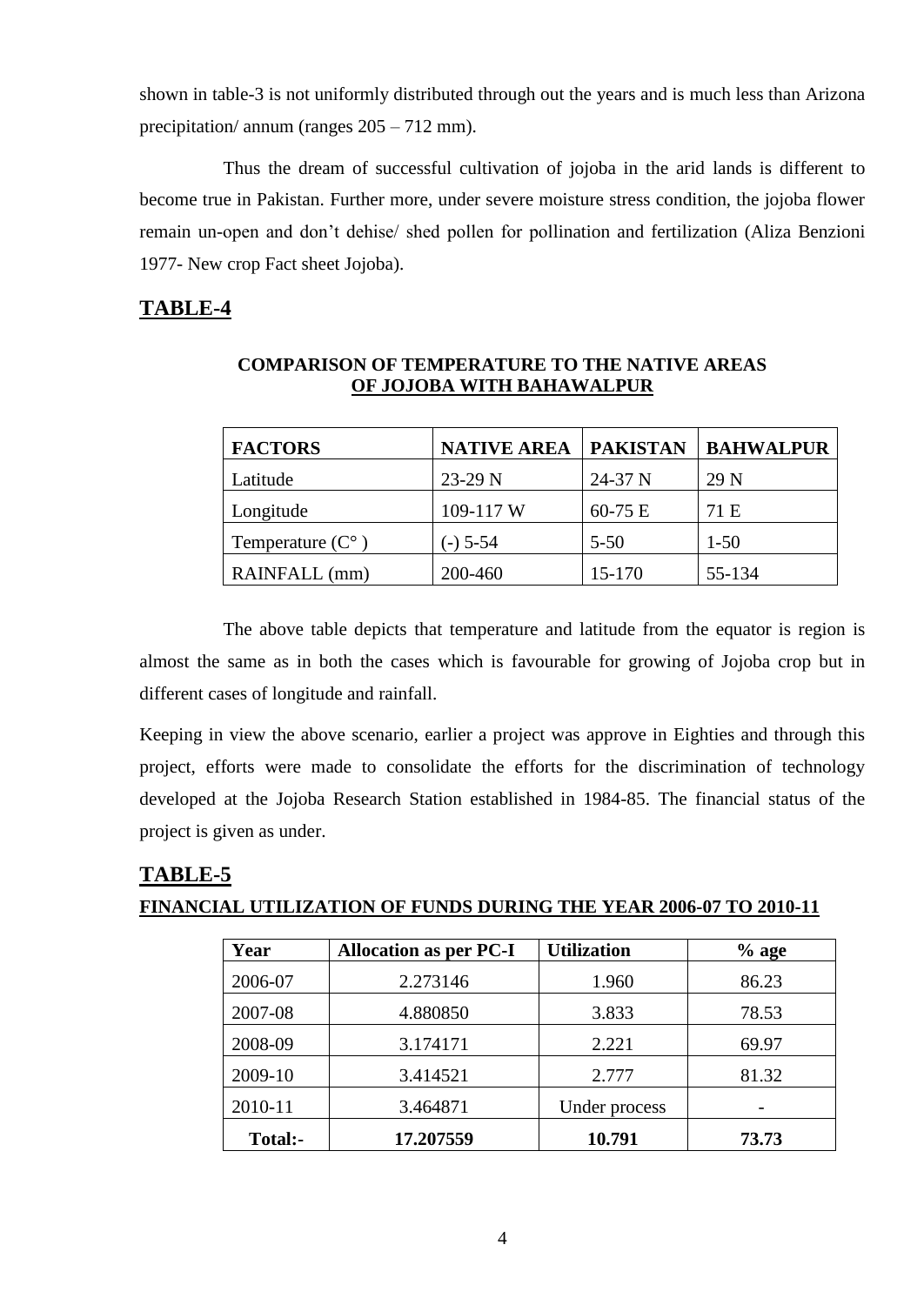Adequate funds were provided for the project as per requirement for the implementation of the project. The financial utilization is 73.73 percent. The financial utilization as per expenditure code was as follows:

|             |                                        |                       | <b>Rs. Million</b>        |
|-------------|----------------------------------------|-----------------------|---------------------------|
| <b>Item</b> |                                        | <b>PC-I Estimates</b> | <b>Actual Expenditure</b> |
|             |                                        | <b>Total</b>          | <b>Total</b>              |
|             | PC-22036 A01-Employee related expenses | 10.565559             | 5.417                     |
|             | A03-Operating expenses                 | 2.740                 | 1.966                     |
|             | A13-Repair & Maintenance               | 0.747                 | 0.597                     |
|             | <b>Total PC-22036</b>                  | 14.052559             | 7.980                     |
| PC-12038    | A095-Transport                         | 1.600                 | 1.359                     |
|             | A096-Plant & Machinery                 | 1.350                 | 1.252                     |
|             | A097-Furniture & Fixture               | 0.200                 | 0.200                     |
|             | <b>Total PC-12038</b>                  | 3.15                  | 2.811                     |

## **ITEM WISE PLANNED AND ACTUAL EXPENDITURE**

The detail of item wise planned and actual expenditure is given in the table-6. The funds in the tune of 56.97 and 89.24 percents is utilized under head PC-22036 and PC-12038 respectively against the provision of PC-I. The physical progress of the project activities are as follows.

## **A. ITEM WISE PHYSICAL TARGETS AND ACHIEVEMENT**

| <b>Item</b>                  | Unit           | $PC-I$    | <b>Actual</b> | $%$ age |
|------------------------------|----------------|-----------|---------------|---------|
|                              |                | estimates | achievement   |         |
| Nursery raising              | $50000$ plants | 50000     | 35000         | 70      |
| Comparison trials            | 12             | 12        | 09            | 75      |
| Suitable plant selection for | 57             | 57        | 42            | 74      |
| vegetative production        |                |           |               | 73.7    |
| Demonstration plots          | 28             | 28        | 18            | 75      |
|                              |                |           |               | 69.28   |
| Fair and Exhibition          | 03             | 03        | 02            | 75      |
|                              |                |           |               | 66.67   |
| Recruitment of staff         |                | 5         | 5             | 100     |
| Gazette & Non-Gazette        |                | 8         |               | 87.5    |
| Research paper publication   |                | 5         |               | Nil     |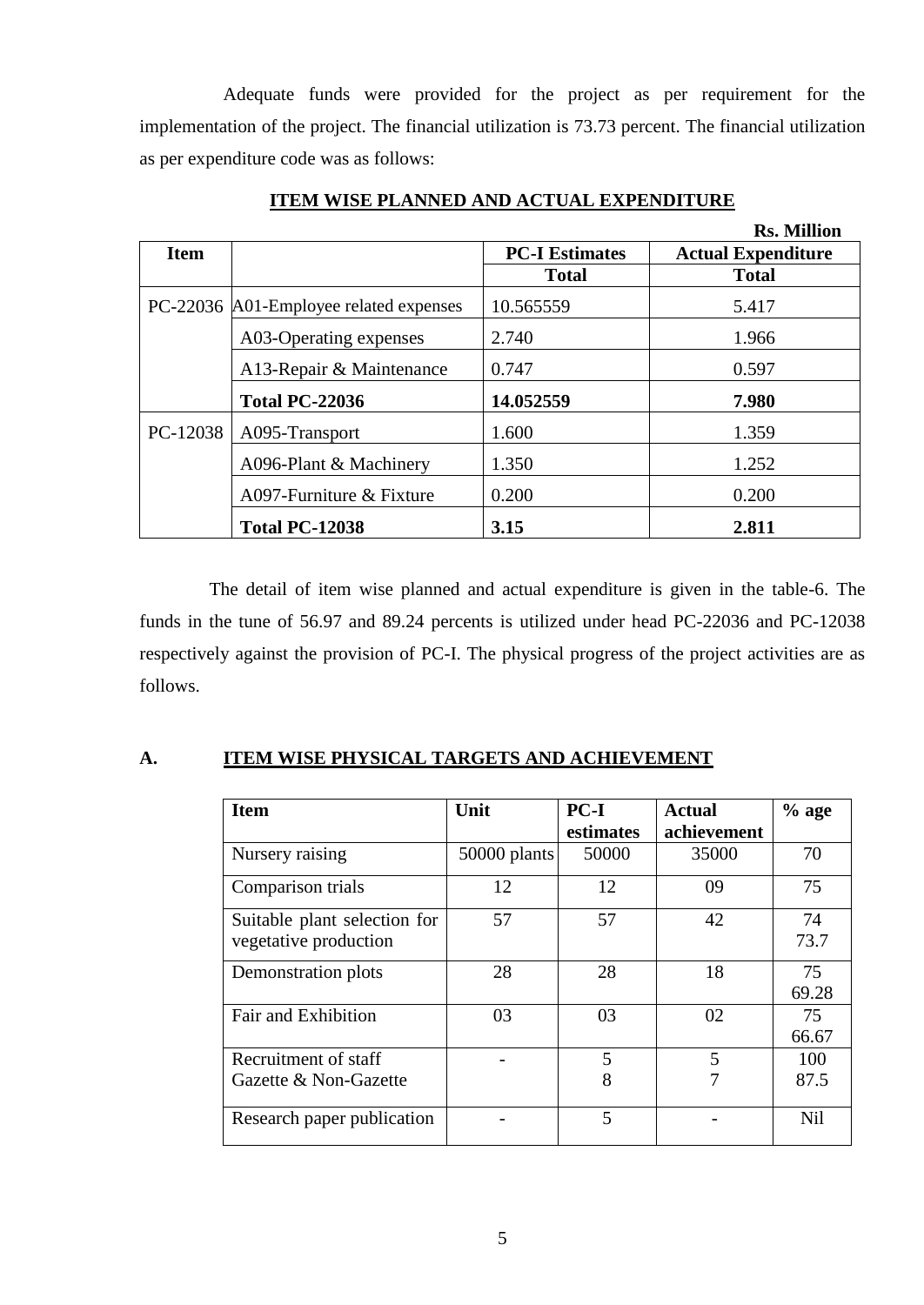The nursery raising, comparison trial, suitable plant selection for vegetable production, demonstration plots, fair and exhibition and recruitment of staff Gazetted and Non-Gazetted have been achieved by 70, 75, 74, 75, 67, 100 & 87.5 percent respectively. The target for at least five publications is concerned, not a single research papers is published uptill now.

| Year    | <b>Detail of</b><br>physical works<br>as phased out<br>in the project | <b>Detail of</b><br>funds as<br>phased<br>out in<br>the<br>project | <b>Actual</b><br>physical<br>achieve-<br>ment | $\frac{0}{0}$<br>age<br>physical<br>achieve-<br>ment | Detail of<br>financial<br>progress | $\frac{0}{0}$<br>age<br>financial<br>progress | <b>Remarks</b>                                            |
|---------|-----------------------------------------------------------------------|--------------------------------------------------------------------|-----------------------------------------------|------------------------------------------------------|------------------------------------|-----------------------------------------------|-----------------------------------------------------------|
| 2006-07 | One photocopier                                                       | 0.194                                                              | Purchase                                      | 100                                                  | 0.194                              | 100                                           |                                                           |
|         | One Computer<br>P-IV with<br>accessories<br>laser printer<br>and UPS  | 0.150                                                              | Purchase                                      | 100                                                  | 0.150                              | 100                                           | $\overline{\phantom{0}}$                                  |
|         | One tunnel                                                            | 0.500                                                              | Purchase                                      | 100                                                  | 0.500                              | 100                                           | $\overline{\phantom{0}}$                                  |
|         | Two<br>temperature<br>controlling<br>system                           | 0.733                                                              | Purchase                                      | 100                                                  | 0.0733                             | 100                                           |                                                           |
|         | Two cooling<br>cabinet                                                | 0.06095                                                            | Purchase                                      | 100                                                  | 0.06095                            | 100                                           | $\overline{\phantom{0}}$                                  |
|         | <b>One Rotavator</b>                                                  | 0.100                                                              | Purchase                                      | 100                                                  | 0.100                              | 100                                           |                                                           |
|         | One Land<br>Leveler                                                   | 0.02475                                                            | Purchase                                      | 100                                                  | 0.02475                            | 100                                           |                                                           |
|         | Purchase of<br>Furniture                                              | 0.200                                                              | Purchase                                      | 100                                                  | 0.200                              | 100                                           |                                                           |
| 2007-08 | One single<br>cabin with<br>customization                             | 1.404                                                              | Purchase                                      | 100                                                  | 1.359                              | 96.8                                          | Due<br>to<br>less<br>market<br>value of<br>the<br>vehicle |
|         | Two power<br>sprayers                                                 | 0.150                                                              | Purchase                                      | 100                                                  | 0.150                              | 100                                           |                                                           |
|         | <b>Total:-</b>                                                        | 2.857                                                              | <b>Purchase</b>                               | 100                                                  | 2.182                              | 98                                            |                                                           |

The target for purchase of equipments and goods has been achieved in physical and financial terms by 100 & 98 percent respectively.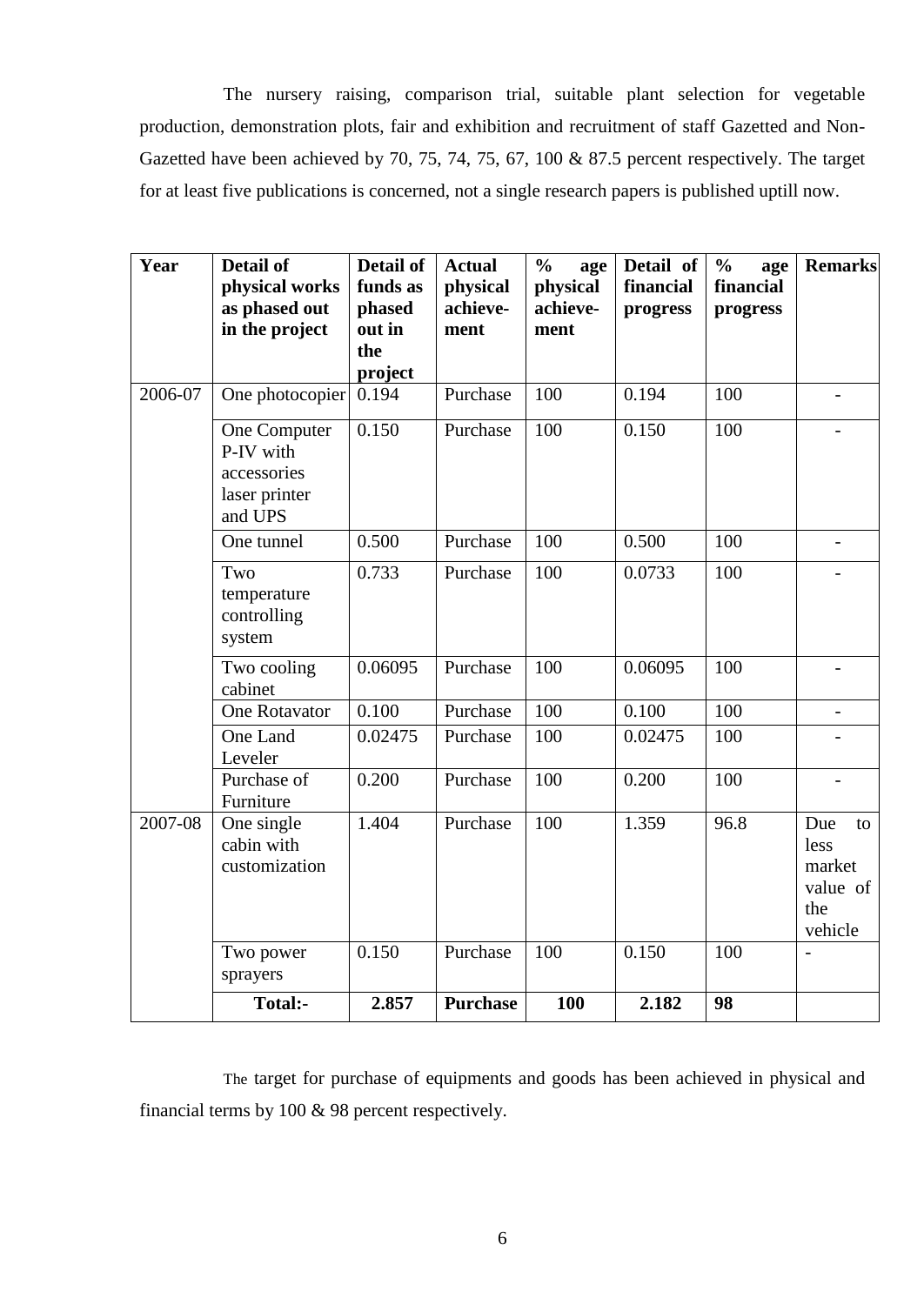| Year    | <b>Nursery raising targets</b> | Achievement            | $%$ age |
|---------|--------------------------------|------------------------|---------|
| 2006-07 | 5000                           | 5000                   | 100     |
| 2007-08 | 8000                           | 8000                   | 100     |
| 2008-09 | 10000                          | 10000                  | 100     |
| 2009-10 | 12000                          | 12000                  | 100     |
| 2010-11 | 15000                          | 7000 upto 15 Oct. 2010 | 46.67   |
| Total:- | 50000                          |                        |         |

#### **YEAR WISE NURSERY RAISING TARGETS AND ACHIEVEMENTS**

Overall 70% target for raising nursery has been achieved upto 2009-10. The nursery raising target for the year 2010-11 has been achieved 46.69% upto 15<sup>th</sup> October, 2010.

#### **TABLE-9**

#### **YEAR WISE NURSERY RAISED UNDER IMPROVED TECHNOLOGY AND IDENTIFICATION OF MALE AND FEMALE PLANTS FOR PROPAGATION**

| Year          | <b>Achievement (Productive</b><br><b>Female Plants)</b> |
|---------------|---------------------------------------------------------|
| 2006-07       |                                                         |
| 2007-08       | 179                                                     |
| 2008-09       | 139                                                     |
| 2009-10       | 117                                                     |
| 2010-11       |                                                         |
| <b>Total:</b> | 435                                                     |

Total 435 nursery productive female plants have been raised under improved technology year wise and identification of male and female plants for propagation. The progress for the year 2010-11 for nursery raising under improved technology and identification of male and female plants for propagation is under process.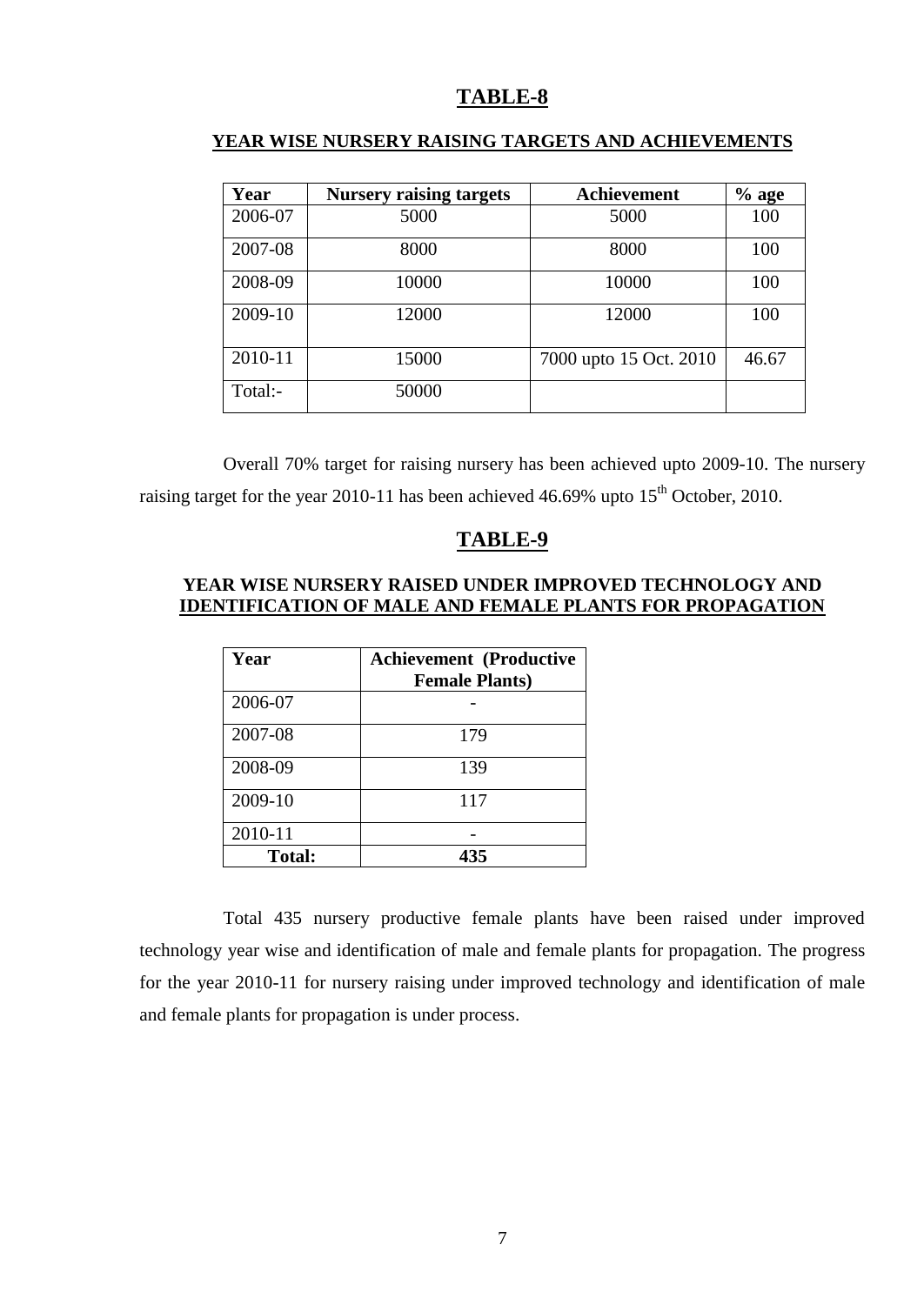| Year    | <b>Target</b> | <b>Achievement</b> | $%$ age |
|---------|---------------|--------------------|---------|
| 2006-07 |               |                    | 100     |
| 2007-08 | 10            | 10                 | 100     |
| 2008-09 | 12            | 12                 | 100     |
| 2009-10 | 12            | 12                 | 100     |
| 2010-11 | 15            |                    |         |
| Total:- | 57            | 42                 | 73.68   |

#### **YEAR WISE SELECTION OF SUITABLE PLANTS FOR VEGETATIVE PROPAGATION**

Overall 73.68 percent target for selection of suitable plant for vegetative propagation has been achieved upto 2009-10.

## **TABLE-11**

## **YEAR WISE COMPARISON TRAILS CONDUCTED TO FIND OUT THE SUCCESSIVE GROWTH OF MICRO PROPAGATED PLANTS**

| Year    | <b>Target</b> | <b>Achievement</b> | $%$ age |
|---------|---------------|--------------------|---------|
| 2006-07 |               |                    |         |
| 2007-08 |               |                    | 100     |
| 2008-09 |               |                    | 100     |
| 2009-10 |               |                    | 100     |
| 2010-11 | 3             |                    |         |
| Total:- | 12            |                    | 75      |

Comparison trials to find out the successive growth of micro propagated plants through tissue culture, stem cutting and grafted plants has been achieved 75% upto 2009-10.

## **TABLE-12**

#### **YEAR WISE NUMBER OF DEMONSTRATION PLOTS GROWN**

| Year    | <b>Target</b> | <b>Achievement</b> | $%$ age |
|---------|---------------|--------------------|---------|
| 2006-07 |               |                    |         |
| 2007-08 |               |                    | 100     |
| 2008-09 |               |                    | 83.33   |
| 2009-10 |               |                    | 87.50   |
| 2010-11 | 10            |                    | 20.00   |
| Total:- | 28            | 18                 | 64.28   |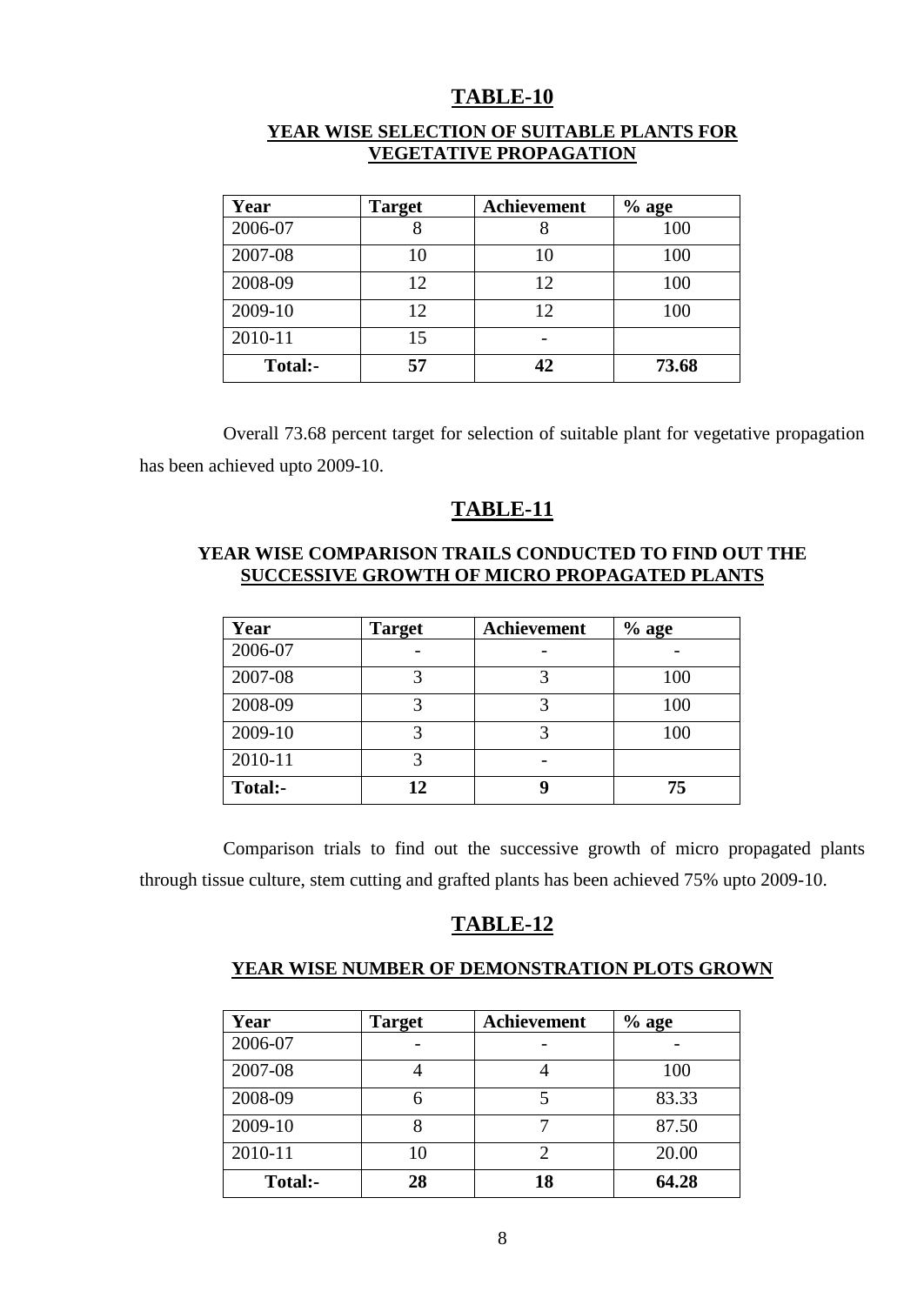The overall 57.14% target for growing of demonstration plots for the awareness of farmer for jojoba cultivation has been achieved upto 2009-10. 20% target for growing of demonstration plots for the last year has been achieved 20%.

## **TABLE-13**

| Year    | <b>Target</b> | Achievement | $%$ Age |
|---------|---------------|-------------|---------|
| 2006-07 |               |             |         |
| 2007-08 |               |             |         |
| 2008-09 |               |             | 100     |
| 2009-10 |               |             | 100     |
| 2010-11 |               |             |         |
| Total:- | 3             | 2           | 66.67   |

#### **YEAR WISE FAIR AND EXHIBITION CONDUCTED**

The overall 66.67 percent targets of fair and exhibitions had been conducted uptill 2009-10 and the last years targets of fair and exhibition will be conducted in February March, 2011.

## **AWARENESS AMONG THE FARMERS**

Radio talks and T.V programs of 20-25 minutes duration were occasionally carried out at the research Farm Bahawalpur and Faisalabad for the awareness of farmer for the production of Jojoba. Two fair and exhibitions had been conducted for the awareness of farmers. Farmer field visits were carried out in the farmers field by research project staff.

## **TABLE-14**

## **YEAR WISE LITERATURE DISTRIBUTED AMONG FARMERS**

| Year         | <b>Literature distributed</b> |
|--------------|-------------------------------|
| 2006-07      | 550                           |
| 2007-08      | 990                           |
| 2008-09      | 1060                          |
| 2009-10      | 1000                          |
| 2010-11      | Under process                 |
| <b>Total</b> | 3600                          |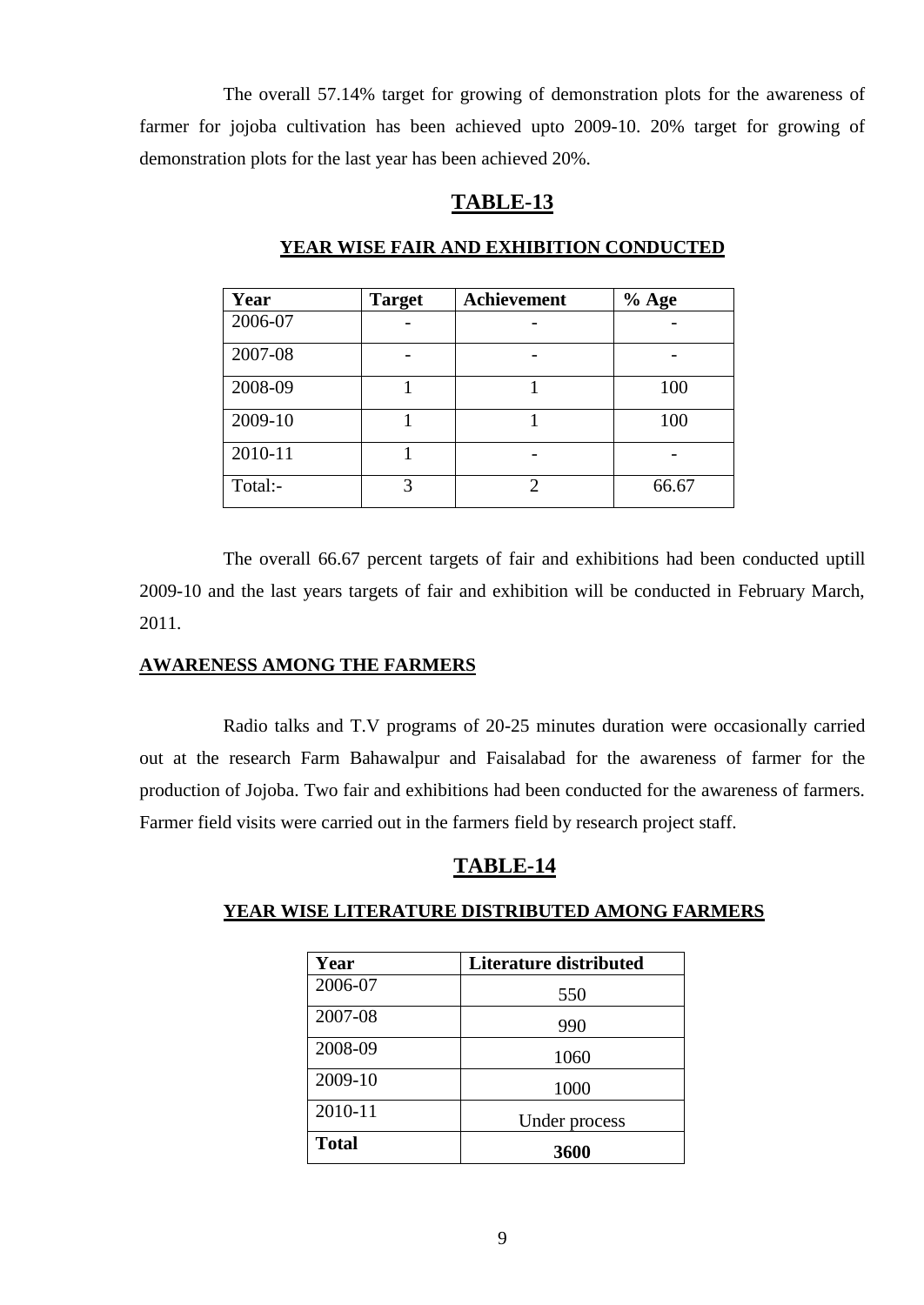In total 3600 pamphlets of production technology of Jojoba was distributed among the farmers to different jojoba plantation site and in farmers gathering.

#### **TABLE-15**

#### **IMPECT OF PROJECT AS COMPARED TO VARIOUS PROJECT ACTIVITIES PRE AND POST PROJECT ANLAYSIS**

| <b>Particular</b>                        | As per PC-I                        |                                              | Status after 2006-07   |  |
|------------------------------------------|------------------------------------|----------------------------------------------|------------------------|--|
|                                          | <b>Exhibition</b>                  | New required                                 |                        |  |
| <b>Manpower</b>                          |                                    |                                              |                        |  |
| <b>Scientists</b>                        | $\overline{2}$                     | 5                                            | 7                      |  |
| <b>Technical support</b>                 | $\overline{4}$                     | $\overline{2}$                               | 6                      |  |
| <b>Ministerial Support</b>               | 3                                  | $\mathbf{1}$                                 | 4                      |  |
| <b>Field Labour</b>                      | 9                                  | $\overline{4}$                               | 13                     |  |
| <b>Machinery &amp; Equipment</b>         |                                    |                                              |                        |  |
| Vehicle                                  | $\mathbf{1}$                       | $\mathbf{1}$                                 | $\overline{2}$         |  |
| Tractor                                  | 1                                  |                                              | 1                      |  |
| Computer                                 |                                    | $\mathbf{1}$                                 | $\mathbf{1}$           |  |
| Photo copier                             |                                    | $\mathbf{1}$                                 | $\mathbf{1}$           |  |
| <b>Cooling Cabinet</b>                   |                                    | $\mathbf{1}$                                 | 1                      |  |
| Marketing of jojoba                      | No. profitable market              | No change                                    |                        |  |
| <b>Cost of inputs used</b>               | Farmer use low inputs<br>No change |                                              |                        |  |
| <b>Comparison of yield at</b>            |                                    | Plan yields after 7-8 years of planning i.e. | No change              |  |
| Farm level & Govt. trials                |                                    | 1-3 kg (at Govt. trial), 0-2 kg farm level.  |                        |  |
| Market price of jojoba<br>(quality wise) | Jojoba seed rate= Rs. 70/- kg.     |                                              | No change              |  |
| <b>Crop production</b>                   | Poor                               |                                              | Improved because of    |  |
| technology.                              |                                    |                                              | production of jojoba   |  |
|                                          |                                    |                                              | plant by stem cutting  |  |
|                                          |                                    |                                              | & identification<br>of |  |
|                                          |                                    |                                              | female plant at early  |  |
|                                          |                                    |                                              | stage.                 |  |

It is evident from the table that before the project 1987-2005 manpower in shape of 2 scientists, 4-technical staffs, 3 ministerial supporting staff and 9 field labours were existing, whereas after the project manpower demanded in shape of 5 scientist, 2 technical staff, 1 ministerial supporting staff and 4 field labours were provided for the smooth implementation of project. The manpower in shape of scientist, technical staff, ministerial supporting staff and field labour were enhanced by 250, 50, 33.33 and 44.44 percent respectively. Machinery and equipment, required for the project i.e. vehicle, computer, photo copier and cooling cabinet were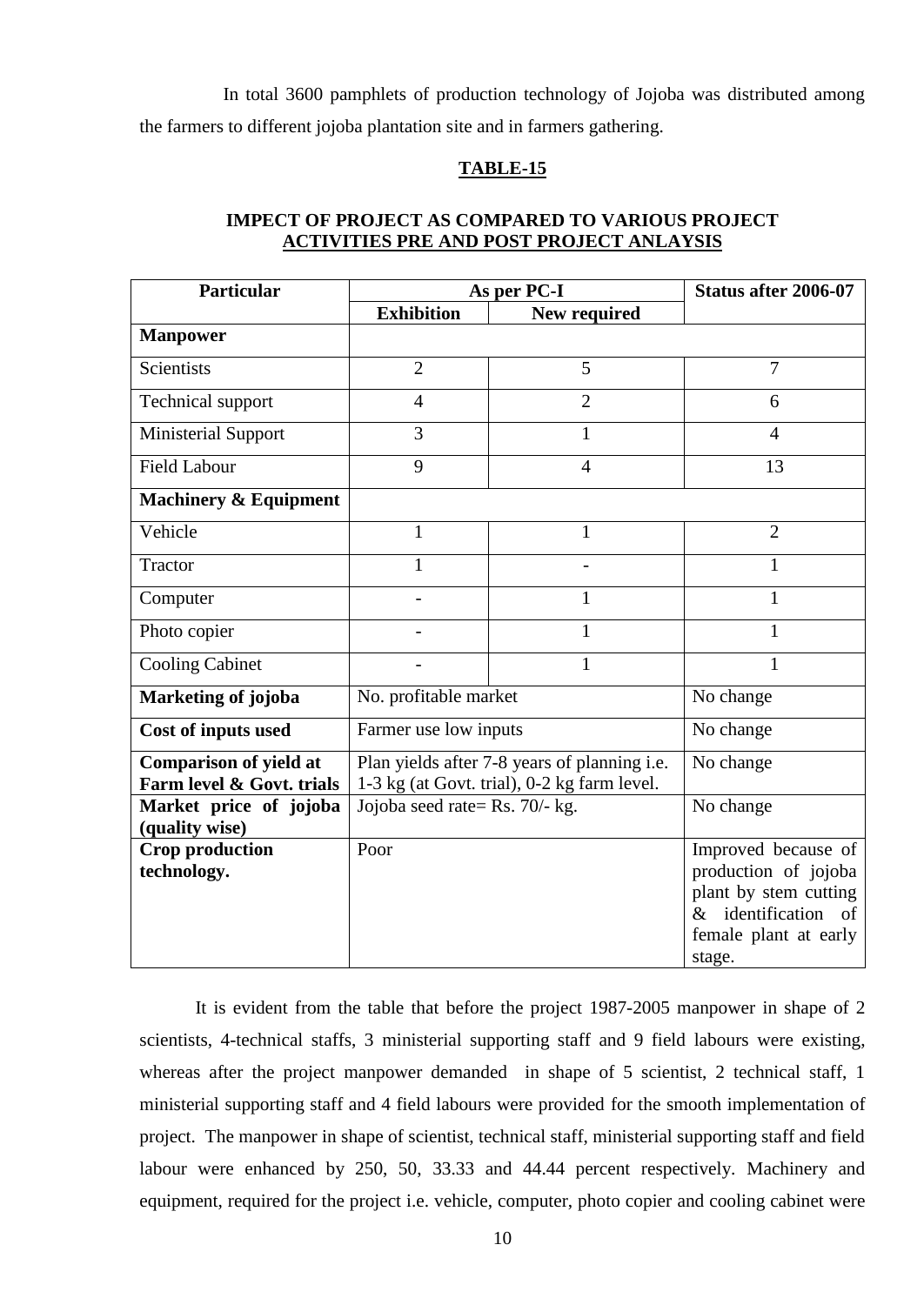provided as per requirement. Negligible adoption of Jojoba plant in the arid area resulted in meager quantity of Jojoba seed production there is no market available to sell domestic produce at profitable rates. The marketing of Jojoba is not a profitable market, because the market price of Jojoba (quality wise) seed rate is Rs.70/ kg for farmers. Market is also scarce because the quality seed available for market are very small and remains below potential demand. Jojoba plant yield at Government trial is only 1-3 kgs /plant and 0-2 kgs/ plant at farmers field. The duration for getting the plant yield is 7-8 years and additionally the cost of collecting or harvesting Jojoba seeds is high which make this Jojoba grower reluctant to grow it. It is clear in table that there is no potential buyer of Jojoba crop and no extraction unit of oil is available in the market. There is no marketing system for the purchases of oil of Jojoba exist in Pakistan. There is no change in the use of inputs level by the farmers before and after implementation of project, because there is no potential available in the crop. It is worth mentioning that there is no proper marketing system of Jojoba crop seed. It is also clear from the table that the crop production technology was poor before the project due to non-identification of female plants at early stage. There is improvement in crop production technology after the project, because production of Jojoba plants by stem cutting and identification of female plants at early stage. The objective of the project includes the collaboration of Biotechnology Research Institute, Faisalabad for micro propagation and early detection of male & female plants through tissue culture but no progress in this regard was made/ shown in the progress report.

#### **TABLE-16**

#### **INFORMATION RELATED TO NURSERY PLANTS SUPPLIED TO FARMERS 1987-88 TO 2010-11 (BEFORE AND AFTER)**

#### **(Before Project 1987-2005)**

|              |                        |                                     |                                                             |                           | (Number of Plants)                            |
|--------------|------------------------|-------------------------------------|-------------------------------------------------------------|---------------------------|-----------------------------------------------|
| Year         | <b>Nursery</b><br>sown | <b>Nursery</b><br><b>Germinated</b> | <b>Supplied to</b><br>D. plots to<br>Growers/<br>Govt. farm | <b>Nursery</b><br>damaged | <b>Experimental</b><br>use of jojoba<br>farms |
| 1994-95      | 20000                  | 9000                                |                                                             | 1160                      | 640                                           |
| 1995-96      | 13000                  | 8800                                |                                                             | 570                       | 7940                                          |
| 1996-97      | 7000                   | 4200                                | 100                                                         | 380                       | 3120                                          |
| 1997-98      | 2500                   | 1400                                | 700                                                         | 200                       |                                               |
| 1998-99      | 3000                   | 1800                                |                                                             | 165                       | 1635                                          |
| <b>Total</b> | 45500                  | 25200                               | 800                                                         | 2415                      | 13835                                         |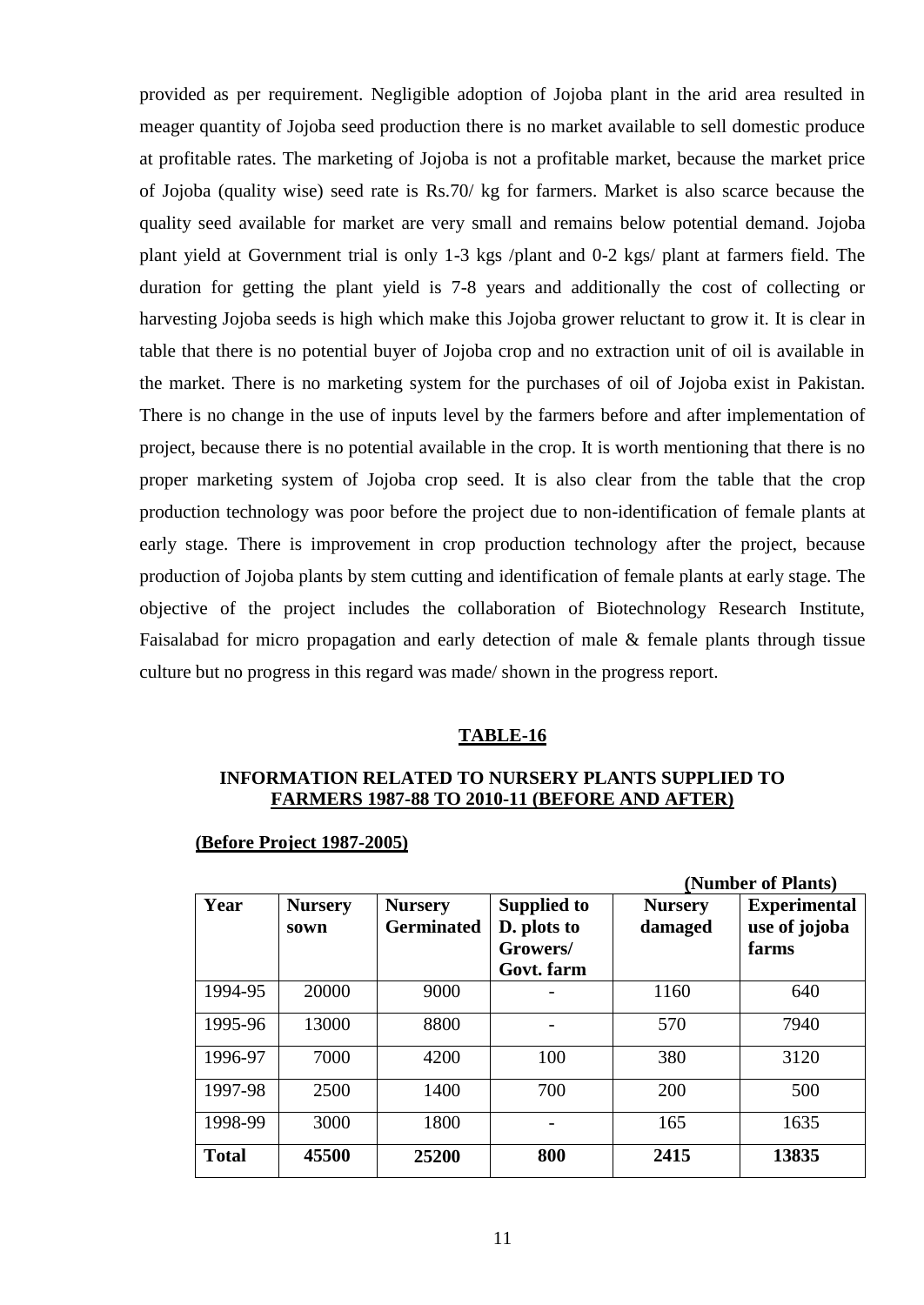#### **(After Project 2006-2010)**

| 2006-07 | 8000  | 6100                  | 2000  | 495                          | 3605  |
|---------|-------|-----------------------|-------|------------------------------|-------|
| 2007-08 | 12000 | 8200                  | 4500  | 625                          | 3075  |
| 2008-09 | 15000 | 11000                 | 7500  | 700                          | 2800  |
| 2009-10 | 16000 | 12000                 | 8600  | 678                          | 2722  |
| 2010-11 | 11600 | 8000 upto<br>150 Oct. | 2500  | $1600$ due to<br>heavy rains | 1100  |
|         | 62600 | 45300                 | 25100 | 4098                         | 13302 |

It is evident from the table that during the period 1987 to 2005, Total 45500 plant were grown, out of which 25200 (55.38%) were germinated. Only 800 (3.14%) plants were supplied to Government farm and farmers, 2415 (5.3%) nursery plants were damaged. Out of 25200 plants 13835 (54.90%) plants are available for experimental use at Jojoba farm Bahawalpur.

During the project period under report 2006-07, 2010-11. Total 62600 plants were grown and out of which 45300 (72.36%) plants were germinated while 25100 (55.40%) plants were supplied to the growers and Government farms for demonstration plot. 4098 (9.05%) nursery plants were damaged and 13302 (29.36%) plants are present at Jojoba farm for experimental purpose.

#### **AREA EXPLORED FOR JOJOBA CULTIVATION BEFORE AND AFTER**

Area explored for jojoba cultivation before and after project Bhakkar, District Mianwali, Layyah were explored for cultivation of Jojoba where again precipitation/ annum is 150-250 mm from sought to north respectively. At Oilseed Research Station, Piplan District Mianwali the Jojoba research project was started. It is concluded that jojoba that jojoba plant can be grown at high rainfall areas successfully.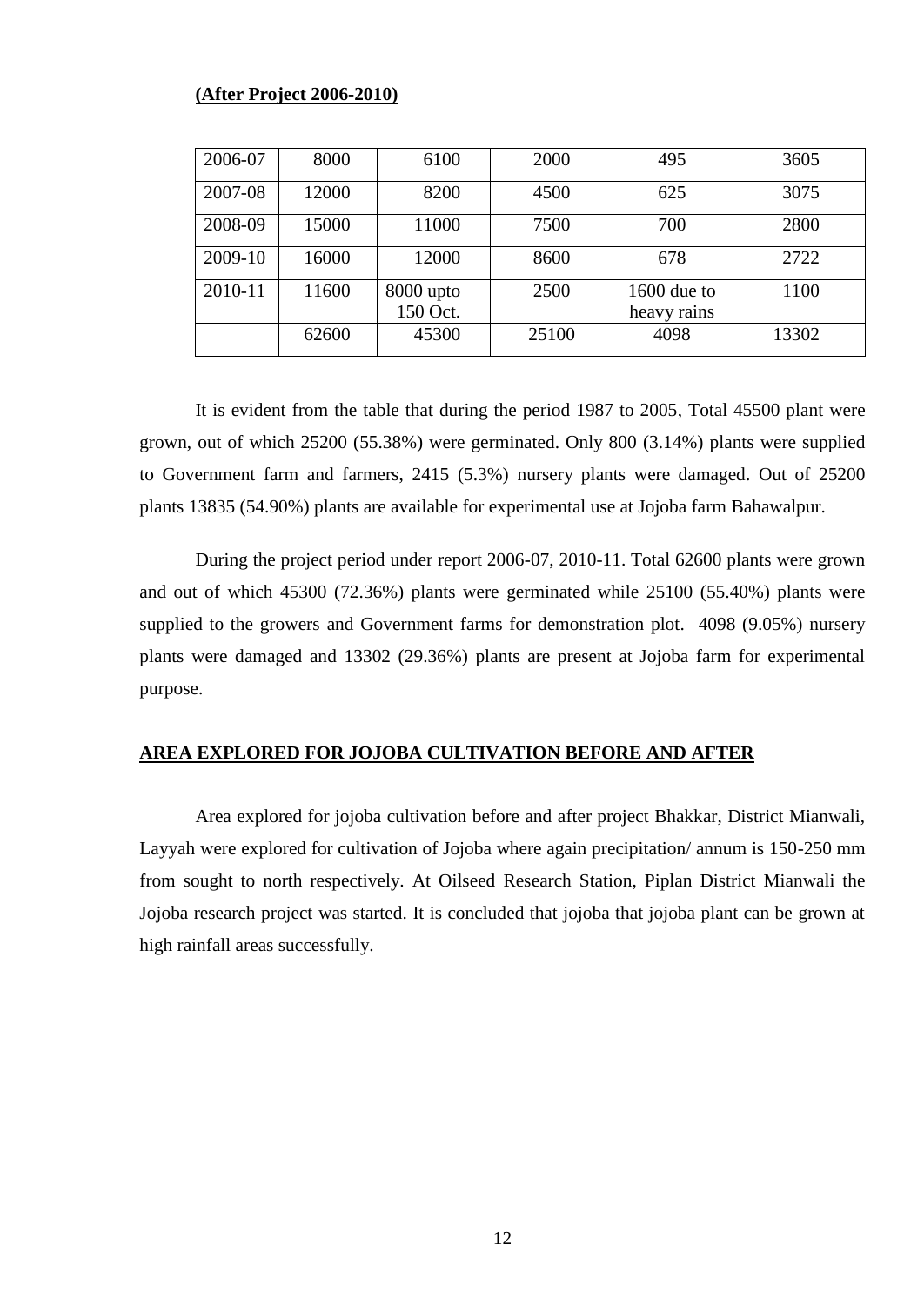## **AREA UNDER JOJOBA PLANTATION AT GOVERNMENT FARMS AND FARMERS FIELD**

## **BEFORE THE PROJECT (1987 – 2005)**

| #                | <b>Site</b>                                  | Area                | Date of           | Condition of             |
|------------------|----------------------------------------------|---------------------|-------------------|--------------------------|
|                  |                                              | (Acres)             | <b>Plantation</b> | <b>Plantation</b>        |
| 1.               | Jojoba Research Station, Bahawalpur          | 20 acres            | 1987-             | Good                     |
|                  |                                              |                     | 2009              |                          |
| 2.               | Oilseeds Research Institute, Faisalabad      | $\frac{1}{2}$ acres | 1987-             | Good                     |
|                  |                                              |                     | 2009              |                          |
| 3.               | M. Waris Farms Chak No. 98 ML tehsil Lal     | 4 acres             | 2005              | 3 acres were             |
|                  | Easan, Layyah.                               |                     |                   | cut only 1               |
|                  |                                              |                     |                   | acre left.               |
| $\overline{4}$ . | M. Asif 85 DB Yazman                         | $\frac{1}{2}$ acres | 2004              | Ploughed up              |
| 5.               | Tariq Mehmood, 77-IL Harooonabad             | 1 acre              | 2005              | $-do-$                   |
| 6.               | Makhdoom Ahmad Anwar Alam, Mohsinabad        | 1 acre              | 2002              | $-do-$                   |
| 7.               | Kafial Ali, Chak No.6 Near Head Muhammad     | 1 acre              | 2004              | $-do-$                   |
|                  | wal Muzzaffargarh.                           |                     |                   |                          |
| 8.               | Dr. Saeed Ahmad Bukari, Multan.              | 1 acre              | 2003              | $-do-$                   |
| 9.               | Tariq Hussain, Haroonabad Chak No. 71/IL     | 1 acre              | 2002              | $-do-$                   |
|                  |                                              |                     |                   |                          |
| 10.              | Muzzaffar Hussain Shah, Roomwali, Harronabad | 1 acre              | 2002              | $-do-$                   |
| 11.              | Shahid Iqbal Yeman Mandi                     | 1 acre              | 2002              | $-do-$                   |
| 12               | Ch. Akbar Ali Chak No. 195/M, Hasilpur.      | 1 acre              | 2002              | $-do-$                   |
| 13               | Muzaffar Hussain, Wattoo Chak No. 115/DRB    | 1 acre              | 2002              | $-do-$                   |
|                  | Darem wala, Bahawalpur.                      |                     |                   |                          |
| 14               | M. Saleem Qadri Kumboo, Zari Farm Darenwala  | 1 acre              | 2002              | $-do-$                   |
| 15               | Khadam Hussain, Chak No.126/ NP, Ferozwala,  | 1 acre              | 2002              | $-do-$                   |
|                  | Liaqatpur.                                   |                     |                   |                          |
| 16               | Master M. Azam, Chak No.126/ NP, Faqirwali,  | 1 acre              | 2002              | <b>Dried</b>             |
|                  | Haroonabad.                                  |                     |                   |                          |
| 17               | Ch. Muhammad Afzal, Toba Tehsil Pind Daden   | 6 acre              | 2001              | 5 1/2 Ploughed           |
|                  | Khan.                                        |                     |                   | $\frac{1}{2}$ acre left. |
|                  |                                              | 43                  |                   | 1.5 acres left           |
|                  |                                              |                     |                   |                          |

## **AFTER THE PROJECT (2006-07 to 2010-11)**

| 18 | Oil Seed Research Sub-station Piplan.              | 1 acre  | 2006-10 | Partially                    |
|----|----------------------------------------------------|---------|---------|------------------------------|
|    |                                                    |         |         | damaged                      |
| 19 | Mian Nisaar Farm, Khanpur Boggasher, M.M. 60 acres |         | 2006-10 | Good.                        |
|    | Road, Muzaffargarh.                                |         |         |                              |
| 20 | M. Afzal Farm Pind Daden Khan, Jhelum.             | 60 acre | 2006    | $5\frac{1}{2}$ acre were     |
|    |                                                    |         |         | $\frac{1}{2}$<br>only<br>cut |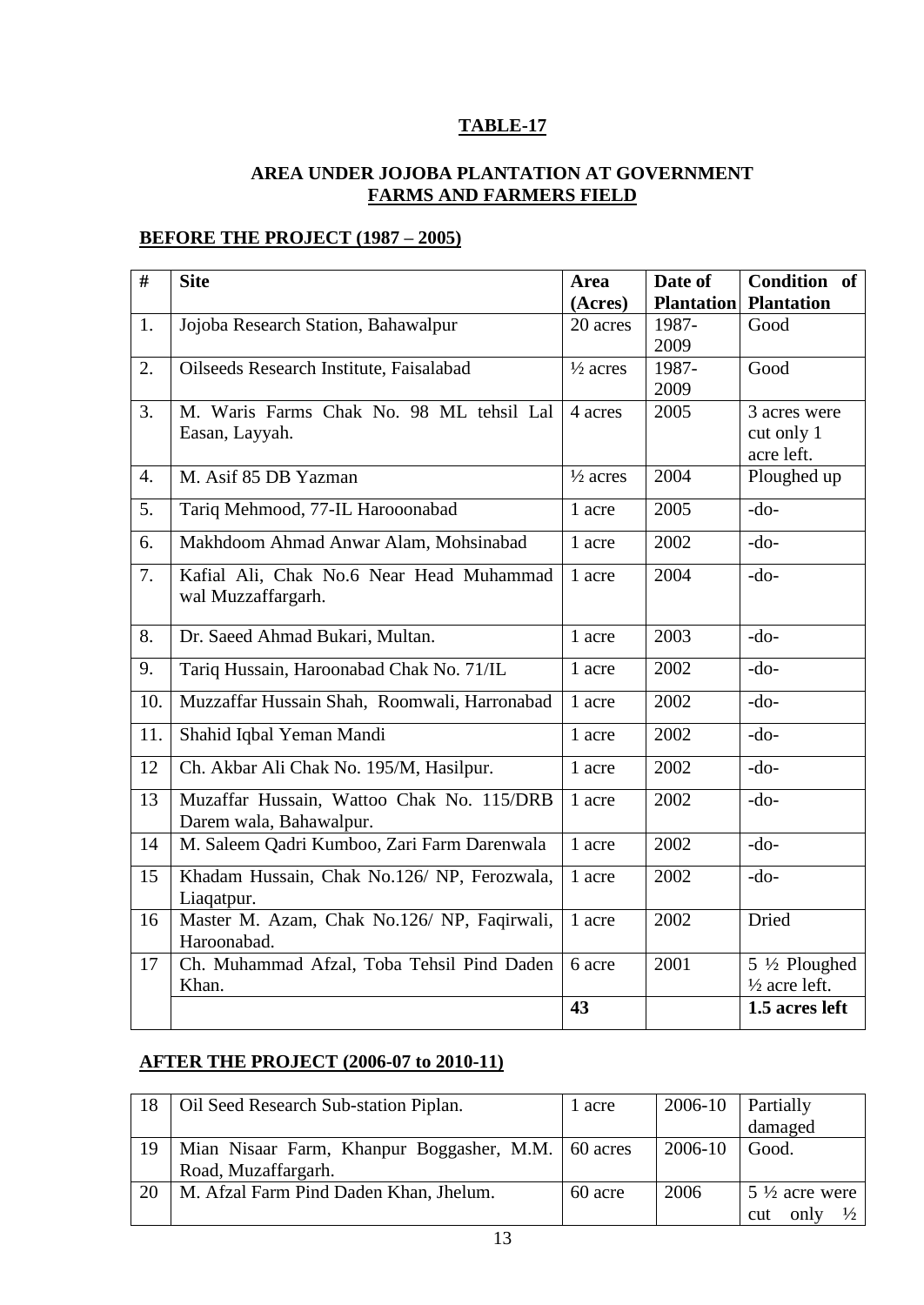|    |                                                     |                     |       | acre left.           |
|----|-----------------------------------------------------|---------------------|-------|----------------------|
| 21 | Iqbal<br>Zafar<br>Farm,<br>Dr.<br>Leryer<br>Srayee, | 35 acre             | 2006- | Good.                |
|    | Muzaffargarh.                                       |                     | 2009  |                      |
| 22 | Rana Abdul Rehman, Chak No.268, Kahrore,            | 4 acre              | 2006  | $2\frac{1}{2}$ left. |
|    | Layyah.                                             |                     |       |                      |
| 23 | Hussain<br>Shah,<br>Muzaffar<br>Chak<br>Ronwali,    | 1 acre              | 2007  | Ploughed up.         |
|    | Haroonabad.                                         |                     |       |                      |
| 24 | Amir Nawaz Khan Niazi, Fazalwala, Bhakkar.          | $1\frac{1}{2}$ acre | 2006  | Good.                |
| 25 | Colonel Akram Ullah Niazi, Nawan Kot Chubara.       | 1 acre              | 2007  | Good.                |
|    |                                                     |                     |       |                      |
| 26 | Rao Abdul Rehman, Fatehpur, Layyah.                 | 1 acre              | 2008  | Good                 |
| 27 | Muhammad Rafique Ghogeer, Chak NO. 36               | 1 acre              | 2007  | Good                 |
|    | Rakh Dangranwala Ada Barkatwala, Draya Khan.        |                     |       |                      |
| 28 | Mian Ranja Burkiwala Peer Johevabad Burgadier       | 1 acre              | 2008  | Good                 |
|    | Nawaz Towana Farm                                   |                     |       |                      |
| 29 | Zahoor Ahmad Shah Bahawalpur Road<br>Nazir          | 1 acre              | 2007  | Good                 |
|    | Billwala Multan                                     |                     |       |                      |
| 30 | Ch. Javaid S/O Waris ali 98 ML Fatehpur Layyah      | 1 acre              | 2008  | Good                 |
|    | Total:-                                             | 114.5 acre          |       | 6.5 acres            |
|    |                                                     |                     |       | ploughed up/         |
|    |                                                     |                     |       | cut.                 |

It is evident from the information supplied by the executing agencies that jojoba plants were grown on 43 acres at Government farms and farmers field during 1987-2005. Out of which 20.5 acres (47.67 percent) of jojoba plants were ploughed up/dried. The jojoba plants were grown at different 17 sites. Out of which only 4 sites (2 Govt. Farms 20.5 acres and 2 farmers field 1.5 acres) jojoba plantation are available in the field and 13 sites farmers field plantation had been ploughed up/dried, which reflect that million of investment made by the Government for the benefit of farmers, contributed to availability of 1.5 acre jojoba plantation from 1987- 2005, which is giving no information regarding production of jojoba and benefits to the farmers.

During the current project under report jojoba plants are supplied to 13 sites (one Government farm and 12 farmer's field), which were planted on 114.5 acres. Out of which 6.5 acres (about 7 percent) were ploughed up/ cut just after three years which were grown in during period 2006-2008.

#### **Conclusion**

The conclusions of the report are given as under: -

1. Jojoba is a perennial woody shrub or small trees, multi stemmed native to the semiarid region and varying in the height from 0.5 to 6 m but usually around 2-3.5m. It starts giving produce after 3-4 years of its plantation and is in full swing when 9-10 years old. These shrubs have a lifetime over 100 years and may commonly stretch to 200 years.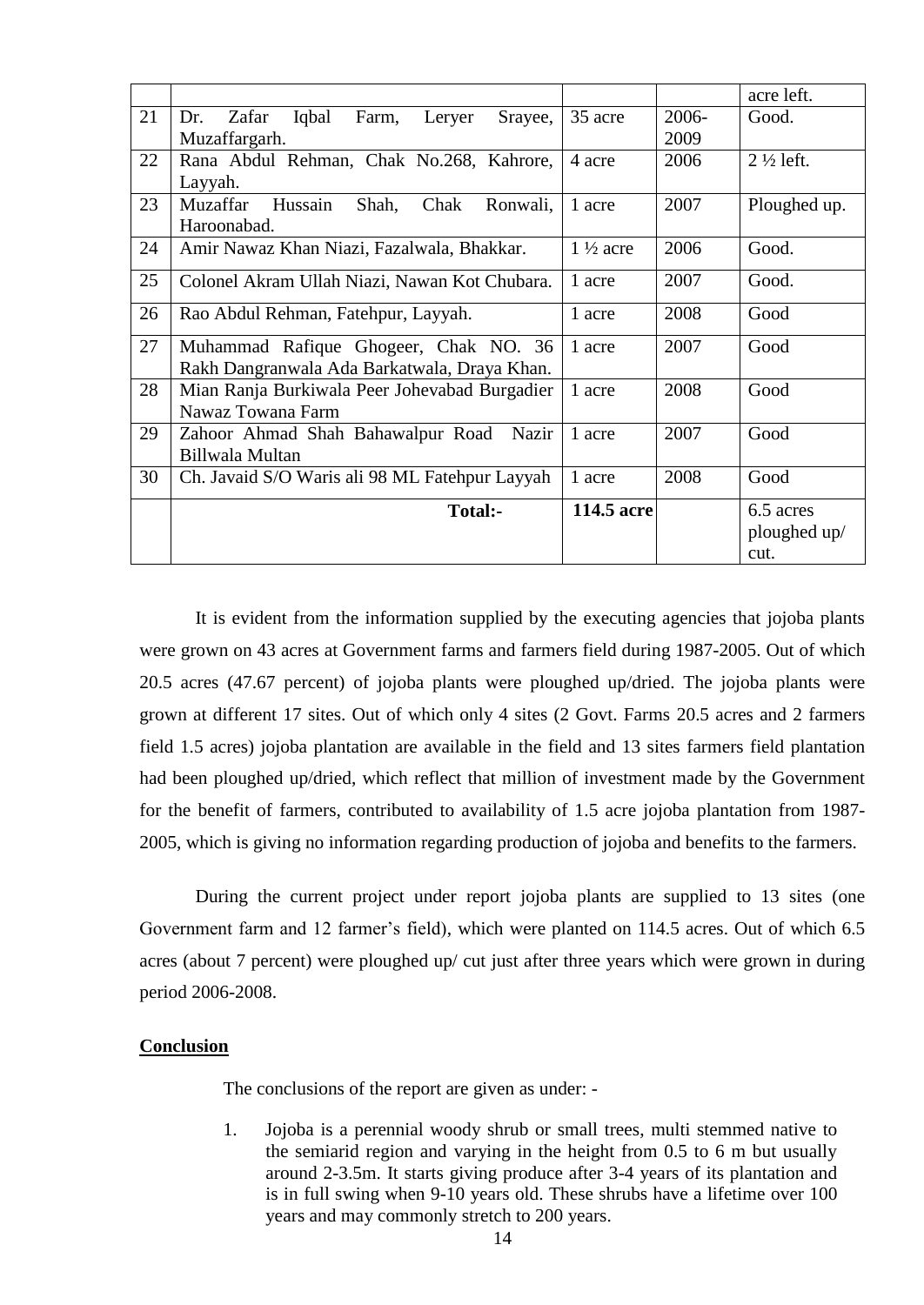- 2. Natural stands of Jojoba occur in an area that receives 3-18 inches of rainfall annually. Jojoba requires the most water during the late winter and early spring. Rainfall of Bahawalpur region which ranges from 130-275 mm/ annum which is much less than Arizona precipitation/ annum ranges from 205-712 mm. where jojoba is grown successfully.
- 3. Adequate funds were provided for the project as per requirement. As regards, physical target and achievements of the project is concerned.
- 4. Overall 70 percent nursery raising, target has been achieved upto 2009-10. The nursery raising target for the year 2010-11 has been achieved 46.67% upto  $15<sup>th</sup>$  October, 2010.
- 5. Total 435 nursery productive female plant has been raised under improved technology and identification of male & female plants for propagation.
- 6. Over 73.68% target for selection of suitable plant for vegetative propagation has been achieved.
- 7. Overall 75% target of comparison trial to find out the success growth of micro-propagated plants through tissue culture, stamp cutting and grafted plant has been achieved.
- 8. Overall 57.14% target of growing of demonstration plots for the awareness of farmers for jojoba cultivation.
- 9. Overall 66.67% fair and exhibition had been conducted up-till now against the target.
- 10. Fair & exhibition were also conducted for the awareness of farmers. Total 3600 pamphlets regarding production technology of Jojoba were distributed among the farmers to different Jojoba plantation site and different gathering. As per physical targets of project 5 publications were to be published but uptill now no publication has been published.
- 11. During implementation of project, before and after manpower in shape of scientist was available in full strength as per provision of PC-I. Manpower in shape of scientists, technical, ministerial supporting and field labour were enhanced by 250, 50, 44.43 and 55.56 percent respectively.
- 12. There is no change in the inputs use level at farmers' farm as compared to before and after project.
- 13. There is no change in the yield of Jojoba plants at farm level and Govt. trials, which is  $1 - 3$  kgs at Govt. trial and 0-2 kgs at farm level before and after the project.
- 14. Market price of Jojoba seed (quality wise) before and after is Rs.70/ kg.
- 15. The crop production technology was poor before the project due to nonidentification of female plant at early stage and there is improvement in the crop production technology after the project because of production of Jojoba plant by stem cutting and identification of female plants at early stage.
- 16. Only 800 Jojoba plants were supplied for demonstration plots to growers/ Govt. farm, 13835 (62.87%) plants are available for experimental use at Jojoba farm and 2415 (9.58%) of nursery plants were dried/ damage before the project period (1987 – 2005). Million of rupees were provided for enhancing the Jojoba crop production but up-till 2005 only 1.5 acres crop is available at farmers' field. During the project period under report 2006- 2011, 25100 (55.40%) Jojoba plants were supplied to growers/ Govt. farms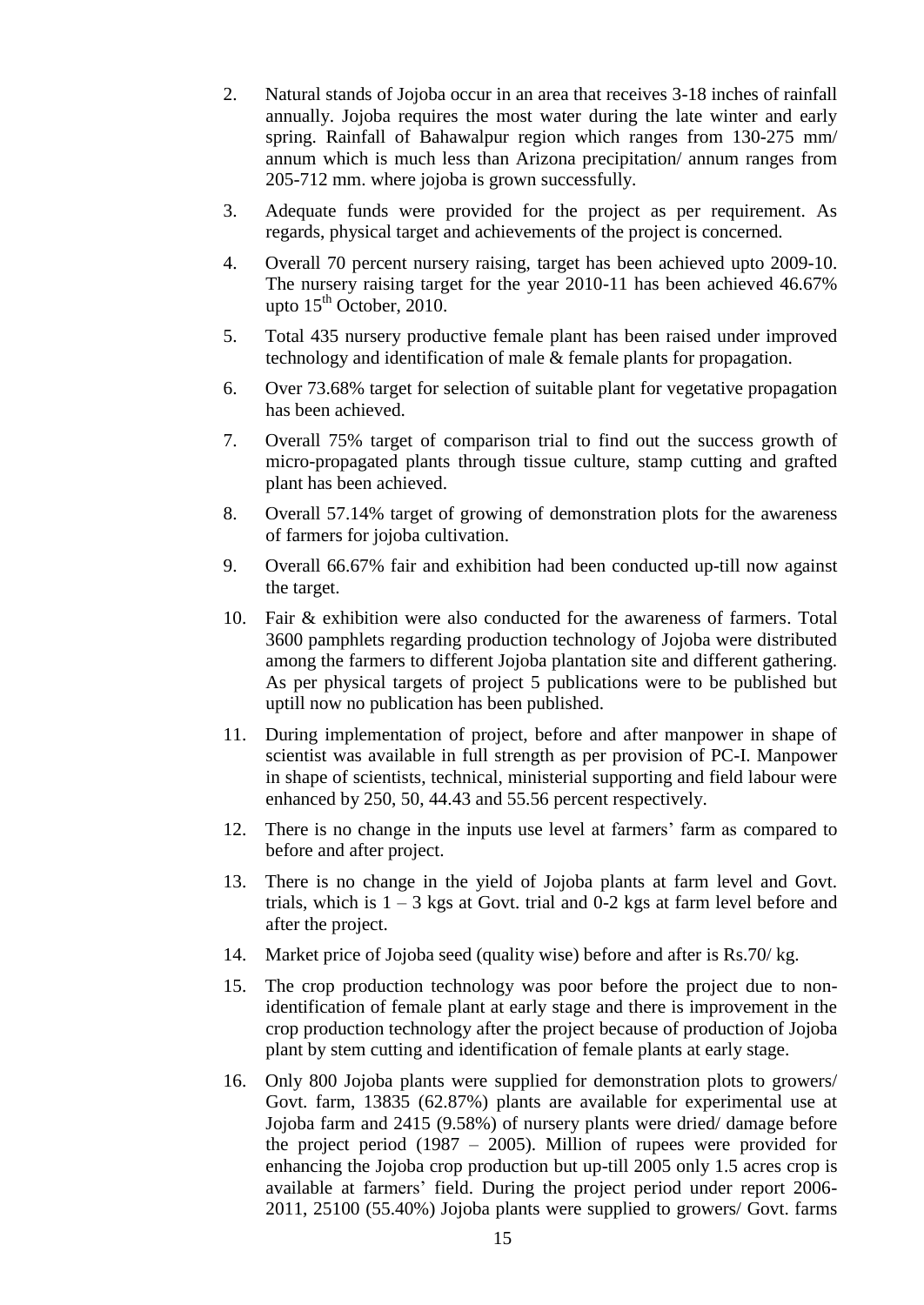for demonstration plots, 13302 (29.35%) are available for experimental use at Jojoba farm and 4098 (9.05%) nursery plants were dried/ damage. The said plants were sown at 1 acre on Govt. farms Piplan and 113.5 acres on 12 farmers field. Out of this 6.5 acres (about 6 percent) has been abounded with in 3 years.

#### **Concluding Remarks**

The Jojoba crop is by native from Arizona (USA) regions, wherein there is great decline in production of the crop. The climatic condition like rainfall, temperature etc. does not favour in ecological zone of Pakistan, therefore the efforts made by Punjab Government by Planning a project and establishing Jojoba Research Station at Bahawalpur from 1987 – 1992 and then subsequently its conservation to non development side (1987-2005), keeping in view the long period research required. Inspite of investing millions of rupees on this research only 1.5 acres Jojoba crop is available at farmer's field upto 2005. Its second attempt another development project was planned and implemented from 2006-07 to 2010-11, but no fruitful outcome is seen, as the said shrubs is not profitable for growing in ecological zone of Pakistan, therefore the research station establish at Bahawalpur may be winded up and there is no justification of continuing the project under for its conversion to non-development side.

It is proposed that the surplus staff may be utilized in the other crops of oilseed for hybridization or other activities.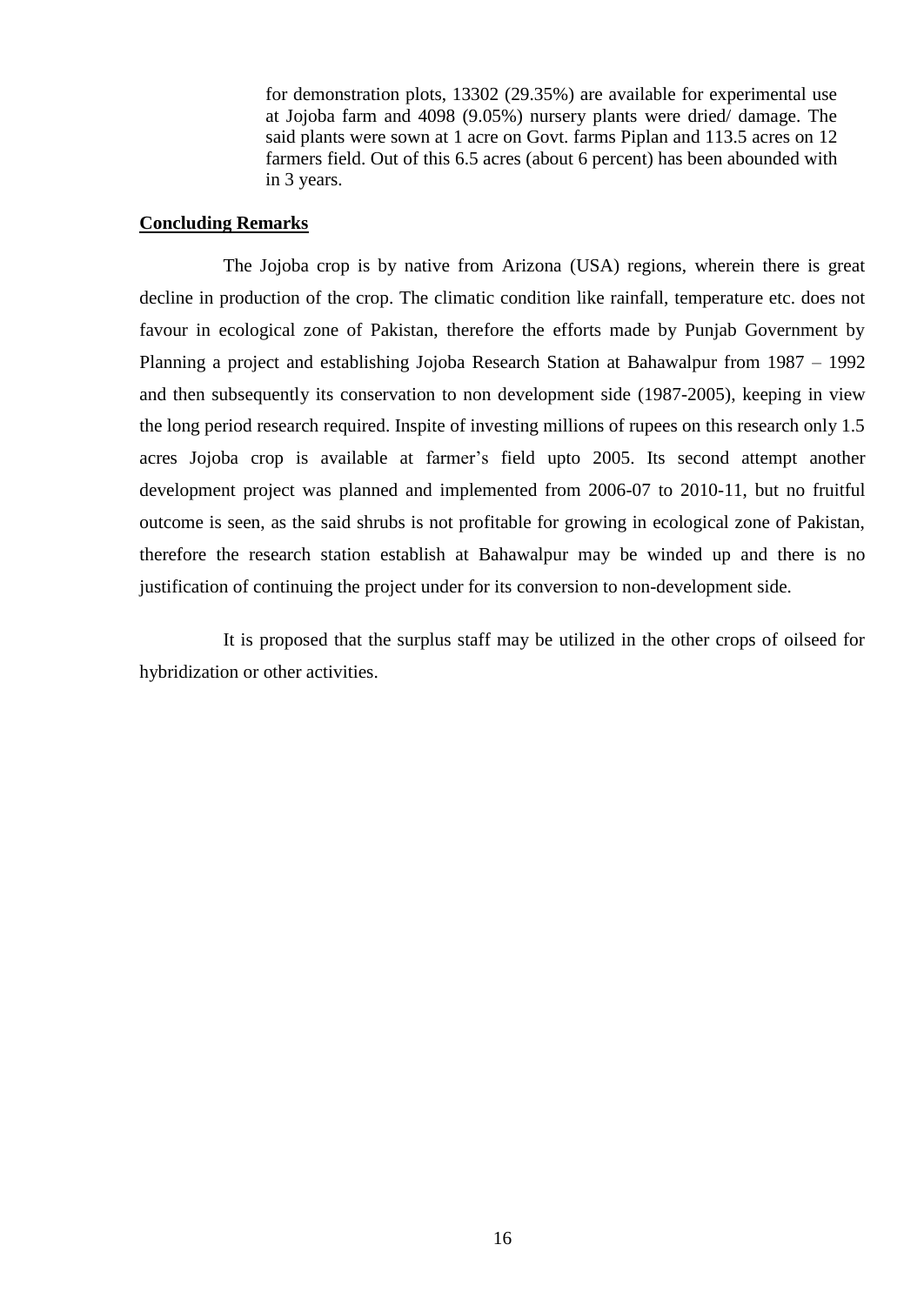## **SUMMARY**

Pakistan is heading fastly towards industrialization and the days are not for off when her economy like that of European and American countries, would be dependent on industry rather than on agriculture. Likewise, Project Planning would observe a shift over from main agricultural vision to industrial visualization. Now-a-days there is a high demand and pharmacy drugs and cosmetics on account of increased attention to life saving and development of taste for refined living respectively. These items either are imported from abroad, which is a burden on foreign exchange reserves, or are being manufactured with in the country. Due to an ever increasing demand for these items the units engaged in the manufacture of pharmaceuticals and cosmetic are under rapid expansion. Similarly, other industrial units engaged in production of lubricants suffer from short supply of raw materials. Our country may not be able to bear this additional heavy load on foreign exchange reserves, which are already under heavy fire on account of import of vegetable oil to the tune of 59 billion rupees per annum. Thus keeping in view this anticipated situation, it is highly desirable that all sources of oil "Jojoba" is the one which is most talked upon. This crop has the potential to alone feed all the industries like pharmaceuticals, cosmetic, lubricants, paints etc. Since its oil (wax) is unique in fitness for all of these.

2. There is presently no practical method to determine the sex of plants/ fruits prior to on set of blooms while strengthening the presently working Jojoba Research Station at Bahawalpur and establishing a new Research Sub-Station at Piplan, in a project "**Production of Jojoba through Research and Extension**" efforts would also be made to find out ways and means with the collaboration of Agri-Biotechnology Research Institute, Faisalabad for micro propagation and an early detection of male and female plant through tissue culture in order to overcome the aforesaid problem. In addition to that comparison will be made to find out the successive growth of micro propagated plants through tissue culture, stem cutting and grafted plants.

3. As depicted in its title, promotion tasks of Jojoba would be accomplished through the collaboration of the extension wing of Agriculture Department and dissemination of production technology through print and electronic media. This basis of selecting aforementioned areas (Bahawalpur and Piplan) for this project is that the Agro-climatic environment of that region is quite favourable for jojoba plantations. Research work on jojoba at Bahawalpur would be conducted under the supervision of Jojoba Botanist, Bahawalpur whereas, research work at Oilseed Research Farm, Piplan would be supervised by the Director, Oilseed Research Institute, Faisalabad.